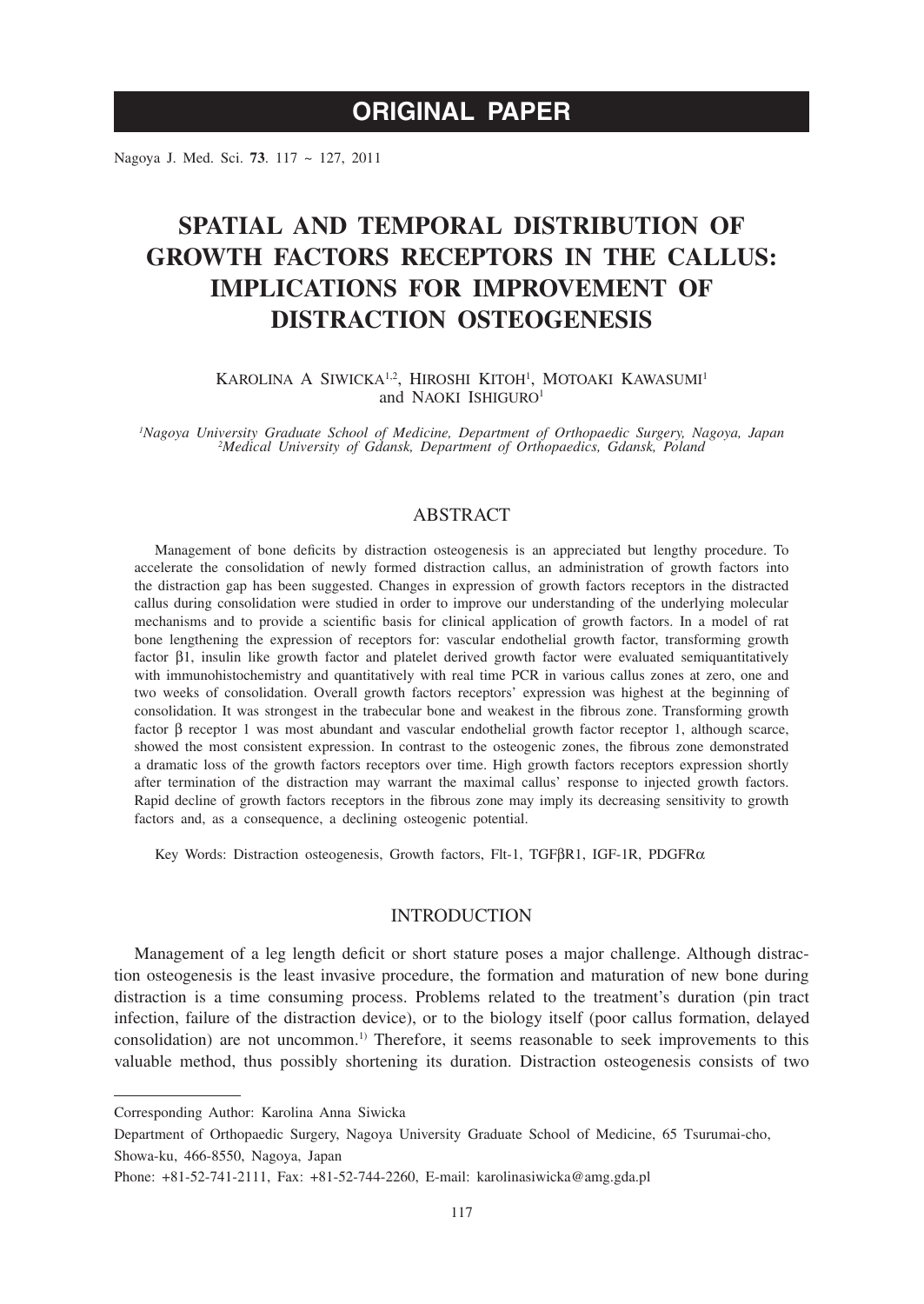phases – active distraction (new bone formation) and consolidation (maturation and remodeling). The optimal rate of distraction has been established both experimentally and clinically, and due to limited soft tissues regeneration must not be accelerated.<sup>2)</sup> However, it is possible to reduce time of the second phase by enhancing consolidation and improving the quality of the callus. Acceleration of consolidation has been attempted with various methods and outcomes. The newest techniques favor autogenous materials. Local injections of bone marrow, stem cells or GFs,3-6) or their combinations<sup>7)</sup> have been reported.

Autologous platelet-rich plasma abundantly provides the key stimulators of bone development, e.g., VEGF (vascular endothelial growth factor), TGF $\beta$ 1 (transforming growth factor  $\beta$ 1), IGF1 (insulin like growth factor 1) and PDGF (platelet derived growth factor), etc. In addition PRP (platelet rich plasma) is widely accessible and easily applicable to the distraction gap and has provided good outcomes in preliminary clinical trials<sup>5,6)</sup>.

To most efficiently use growth factors, it is imperative to understand their cellular and molecular biology. However, bone formation is regulated not only by growth factors availability itself, but also by the functioning of their specific receptors. PDGFR $\alpha$  (receptor for PDGF) regulates the entire process of bone formation from hematoma briefly incurred after injury, until remodeling. $8-10$ ) It is particularly active during the inflammation and promotes bone cell proliferation. Angiogenesis is an indispensible precursor of successful osteogenesis; bone apposition depends on the adequate function of Flt-1 (receptor for VEGF).11,12) The pro-osteogenic effect assured by IGF is reduced in any case of IGF-R1 (receptor for IGF1) impairment.3,14) Osteoblast proliferation depends on TGF<sub>BR1</sub> (receptor for TGFB<sub>1</sub>), and all isoforms of TGFB<sub>1</sub> receptor are necessary for ossification, the formation of mature bone and for bone turnover.<sup>15-17)</sup>

In this study the performance of the above mentioned growth factors receptors was assessed in order to define their spatial distribution, sequence and quantity (most importantly the time of the highest receptors' expression) during the consolidation phase of distraction osteogenesis.

We discussed alterations in growth factors receptors' expression, especially in fibrous and bone regions of the callus, and the potential impact of these changes on bone formation and remodeling. We hypothesize that bone formation may benefit most from injected growth factors if they are applied at the times of the highest activity of their specific receptors. To the best of our knowledge, this is the first report evaluating receptors for VEGF, TGFB1, IGF1 and PDGF in the rat model of long-bone distraction.

## Materials and Methods

#### *Model of bone distraction*

The research model was designed in accordance with general guidelines for the care and use of experimental animals and was approved by the animal experiment committee of the Nagoya University Graduate School of Medicine. Thirty-two 9- week-old Sprague-Dawley rats weighing 330–380 g underwent surgery under general anesthesia. Through a lateral incision, a mini external fixator-distractor (Nagoya Screw Manufacturing Co., Ltd, Nagoya, Japan) was secured to the rat's femoral bone using four threaded pins (Fig. 1A). The mid-third of the bone shaft was osteotomized (Fig. 1B), and the skin was closed. Full weight bearing was allowed immediately after recovering from anesthesia. Distraction was initiated after 7 days of latency at a rate of 0.375 mm twice a day, and lasted for 10 days (Fig. 1C), producing 7.5 mm of distraction callus. After termination of the distraction, callus' consolidation was allowed for 0 (Fig. 1C), 7 and 14 (Fig. 1D) days, after which tissue samples were harvested. The animals were randomly divided into five experimental groups. In two groups (after 0 and 14 days of consolidation) distraction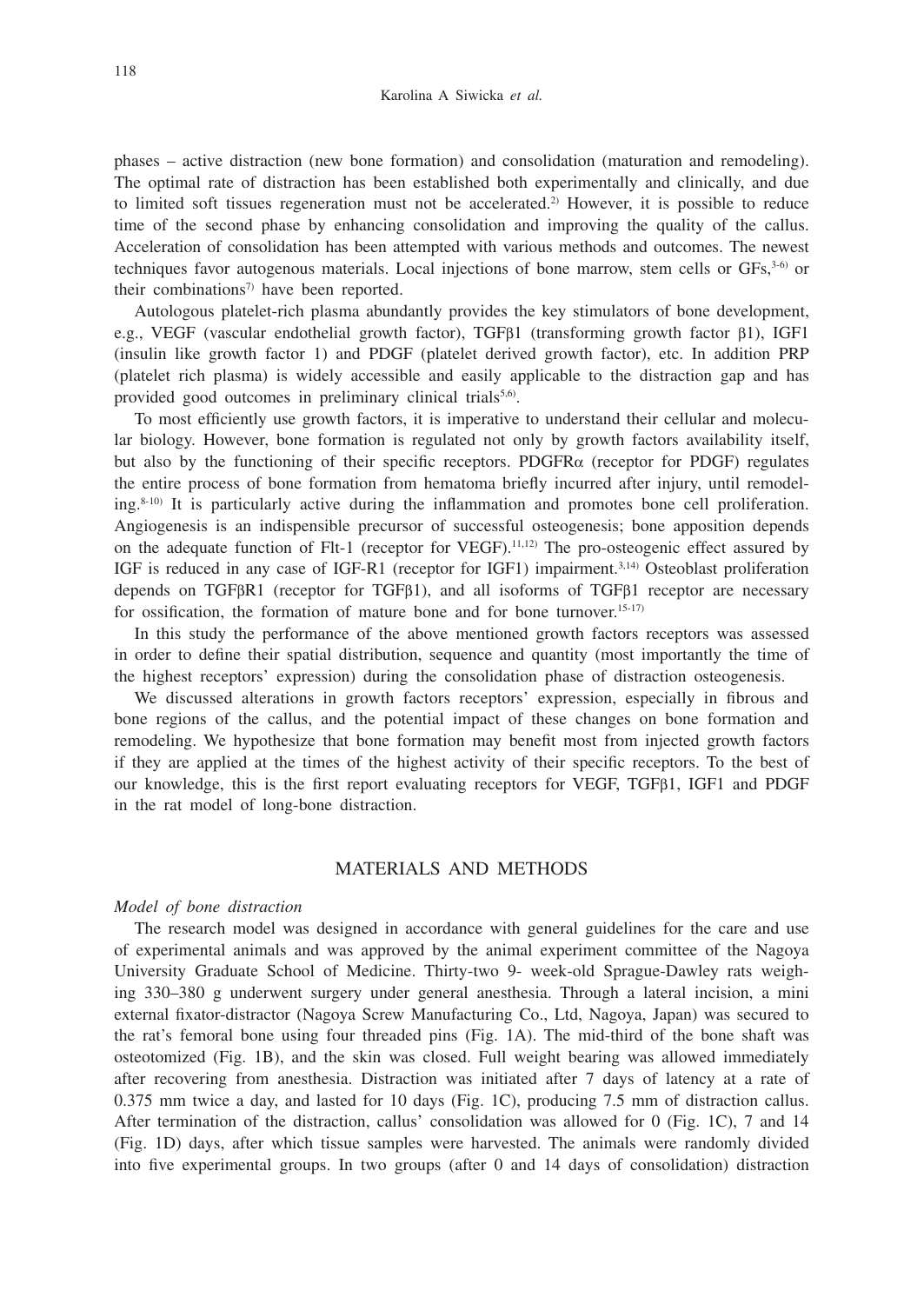

**Fig. 1** Rat model of long bone lengthening. A – insertion of an external fixator-distractor device, B – osteotomy of the femoral bone, C – distraction of femoral bone and production of the distraction callus (0 days of consolidation),  $D$  – consolidation of distraction callus (7 or 14 days),  $E$  – harvesting of distraction callus for mRNA analysis (after 0 or 14 days of consolidation),  $F -$  harvesting of whole femoral bone for immunohistochemical analysis (after 0, 7 or 14 days of consolidation); a – femoral bone, b – external fixation-distraction device, c – site of bone osteotomy, d – distracted callus, e – consolidating callus.

callus (Fig. 1E) was harvested for mRNA analyses of growth factors receptors. In the remaining three groups (after 0, 7 and 14 days of consolidation) femoral bones (Fig. 1F) were harvested for histological and immunohistochemical analysis of growth factors receptors.

#### *Histological and immunohistochemical analysis*

Whole femoral bones were fixed in paraformaldehyde, embedded in paraffin, cut into  $6 \mu m$ sections and mounted on slides.

Serial samples were stained with hematoxylin and eosin. The consistency of bone formation and changes in cellular characteristics during callus maturation was assessed under a light microscope with attention to four histological zones: woven and trabecular bone, fibrous tissue and chondral tissue.

For immunohistochemical analysis we used primary polyclonal anti-mouse Flt-1 (NeoMarkers, Fremont, CA, USA; catalog  $#$  RB-1527-R7) and primary rabbit polyclonal anti-human TGF $\beta$ R1 (BioVision, Mountain View, CA, USA; catalog # 5636-100), IGF-1R (Spring Bioscience, Fremont, CA, USA; catalog # E12204) antibodies and PDGFR $\alpha$  Ab-1 (Thermo Scientific, Fremont, CA, USA; catalog # RB-1691). Bone sections were stained using the Simple Stain Rat MAX PRO Histofine (Nichirei Biosciences, Japan) and DAB (3, 3'-diaminobenzidine tetrahydrochloride) (Nichirei Biosciences, Japan). Negative controls were obtained by excluding primary antibodies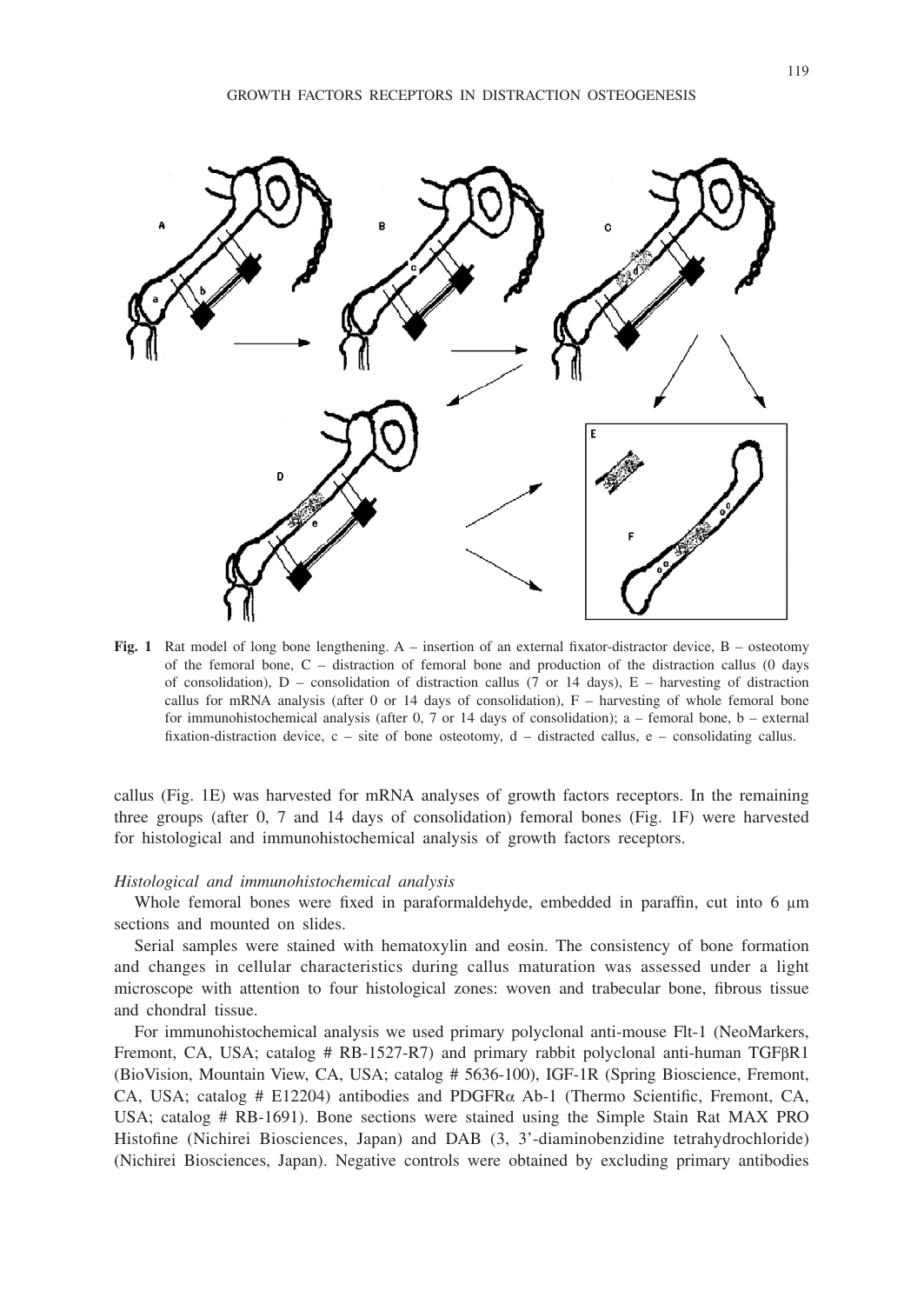from the protocols. Blinded observers evaluated immunohistochemical stains of the callus under a light microscope. Two digital microphotographs were taken of each zone: fibrous, chondral, woven and trabecular. All images were evaluated at two points (a sixteen-point study of every specimen). All relevant cells in the analyzed zones (fibroblasts, chondroblasts/chondrocytes and osteoblasts/osteocytes respectively) were counted. The stained cells were expressed as a percentage of all counted cells; a semiquantitative approach was applied. In accordance with protocols applied in previous studies, $18-20$  the areas were labeled by applying the following scale: – (no staining),  $+$  ( $\leq$  25%), ++ ( $\leq$  50%), +++ ( $\leq$  75%), ++++ ( $\leq$  100%) of staining. Such observations were repeated for each of the four receptors.

## *RNA Isolation, RT-PCR and quantitative real time analysis*

For mRNA analysis each distraction callus was harvested and dry frozen. Total RNA was extracted by Trizol and purified with an RNeasy Mini Kit (QUIAGEN, Tokyo, Japan). A reverse Transcription System (Roche, New Jersey, USA) was used to obtain a total cDNA of every sample. In the Light Cycler instrument, using Light Cycler-Fast Start DNA Master SYBR Green I (Roche Molecular Biochemicals, Mannheim, Germany), one sample of total cDNA was amplified with oligonucleotide primer for GFR (designed by Nihon Gene Research Laboratories, Sendai, Japan) (Table 1). The PCR product (receptor-specific cDNA) was dyed with Loading Buffer 6x (Takara, Shiga, Japan), and underwent electrophoresis in the agarose gel to confirm the primer's specificity by visualization of a single band. With QIAquick Spin (QUIAGEN, Tokyo, Japan), cDNA was extracted from the agarose gel. Absorption of extracted cDNA was measured with a spectrophotometer (Biophotometer Plus, Eppendorf, Germany). cDNA concentration was calculated and serial dilutions were prepared as standards. The same procedure was repeated to generate standards for other GFRs' primers. Using the prepared standards, quantitative real-time PCR was carried out on the remaining samples in the Light Cycler instrument, with primers for GFRs and for GAPDH as a house-keeping gene. Values of Flt-1, TGFBR1, IGF-1R, and PDGFR $\alpha$  were calculated in respect to values for GAPDH, and further analyzed.

## RESULTS

### *Histological examination:*

A central part of the callus (fibrous zone, Fig. 2a) consisted of longitudinally aligned spindlelike fibrous cells (with regions of less organized fibroblasts). The length of the fibrous zone was

| <b>GFR</b>      | Sequence $(5'-3)$            | Product size |  |  |  |
|-----------------|------------------------------|--------------|--|--|--|
| $F1t1$ $F$      | <b>GCCTACGTGTCCGCATTA</b>    | 114          |  |  |  |
| F1t1 R          | <b>GGTAGCAGGCTGGACAGTAA</b>  |              |  |  |  |
| IGF R1 F        | AGGAGGCTGAGTACCGTAAA         | 144          |  |  |  |
| IGF R1 R        | <b>TGTCAGCTACCGTGGTGT</b>    |              |  |  |  |
| TGFBR1 F        | CCATTTGTTTGTGCACCATC         | 173          |  |  |  |
| TGFBR1 R        | <b>ATAAGTGCAATGCAGACGAA</b>  |              |  |  |  |
| $PDGFR\alpha F$ | <b>GACAACTTGACCCTGATTGAG</b> | 116          |  |  |  |
| $PDGFR\alpha$ R | <b>CCGCTGTCTTCTTCCTTAG</b>   |              |  |  |  |

**Table 1** Forward (F) and reverse (R) nucleotide sequence of four growth factors receptors' (GFRs') primers used for quantitative real-time RT-PCR and size of product.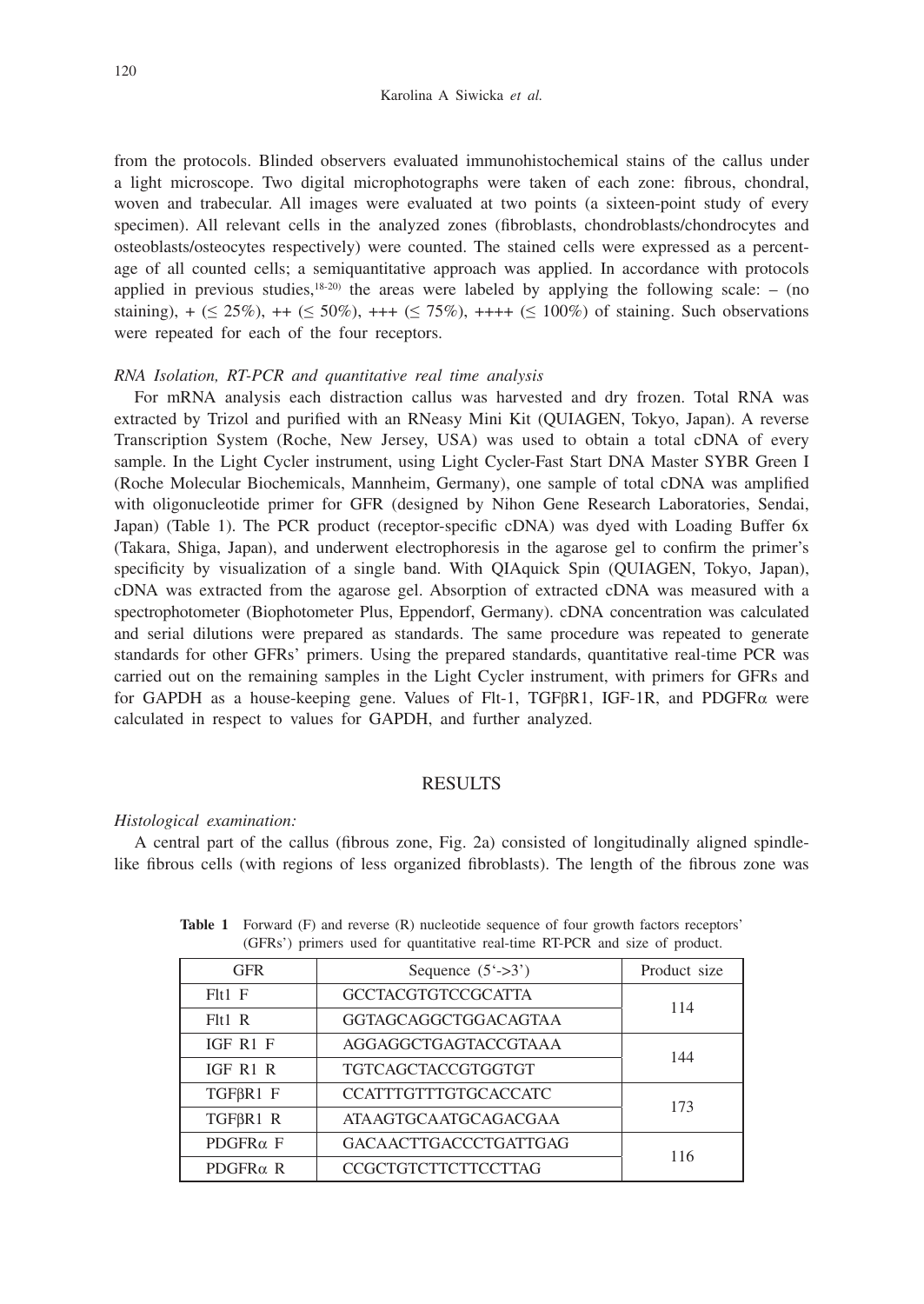

**Fig. 2** Microphotograph of a distraction callus' regions: (a) central fibrous zone, (b) trabecular bone zone, (c) site of osteotomy with adjacent (d) woven bone zone, (e) nodules of chondral tissue, (f) zone of periosteal ossification (1:100).



**Fig. 3** Microphotograph of the central, fibrous region of distraction callus at 0 (A), 7 (B) and 14 (C) days of consolidation. The fibrous zone decreases with time as the front of osteogenesis invades towards the center of distraction callus (1:40).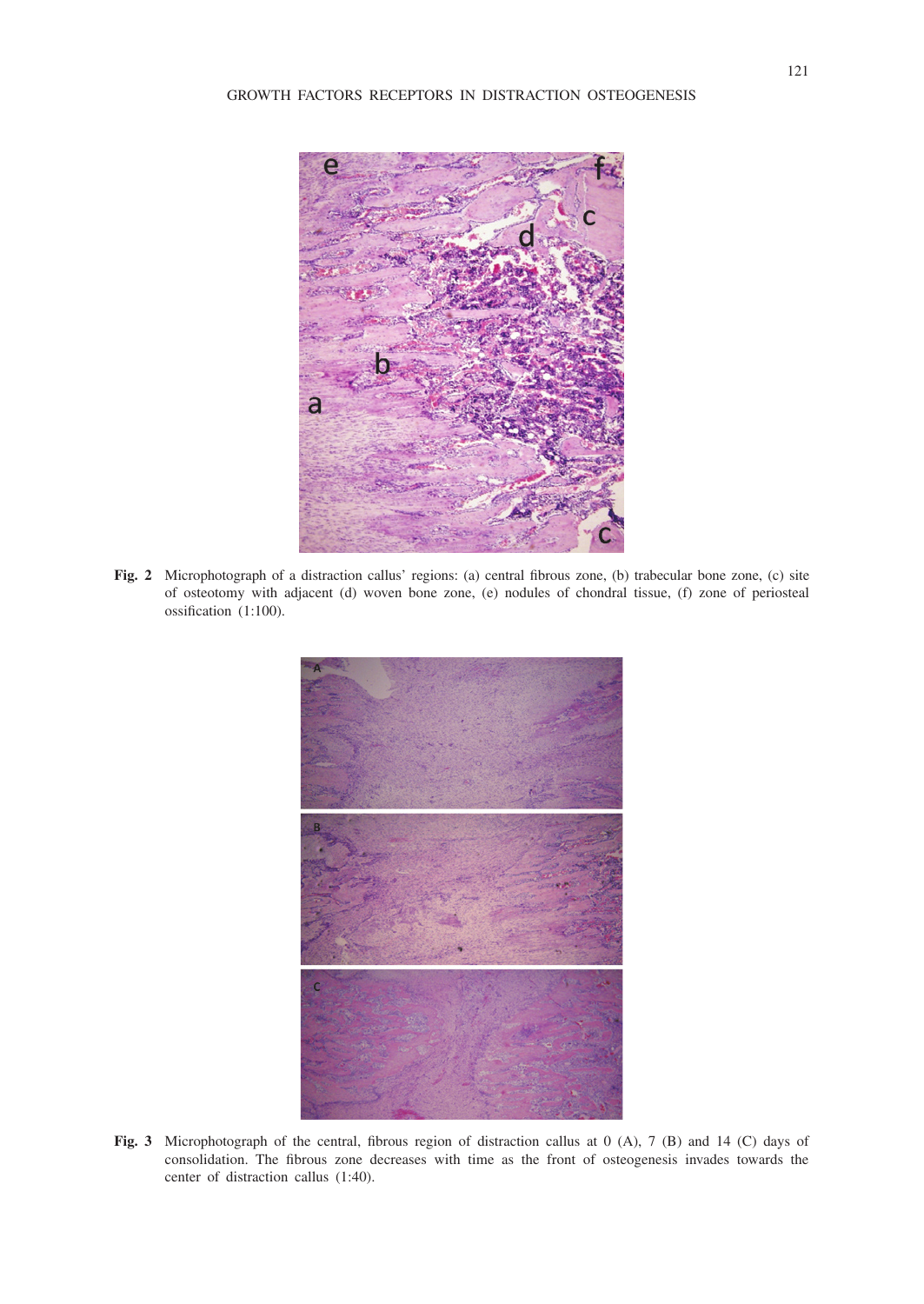decreasing with time (Fig. 3 A-C). A trabecular zone (Fig. 2b) was adjacent to the fibrous zone. The trabeculae were formed of columns of osteoblasts organized along the axis of distraction. This zone (active osteogenesis) was subject to most histological changes during consolidation. A large number of osteoblasts with big nuclei (day 0 of consolidation) was decreasing with time, yielding smaller osteocytes in a more abundant extracellular matrix (day 14 of consolidation). The most peripheral zone of the distraction callus adjacent to the osteotomy site (Fig. 2c) was occupied by disorganized woven bone (Fig. 2d) which was also invading a medullary canal in retrograde fashion. Although distraction callus forms through an intramembranous ossification, rare islands of chondrogenesis could be observed (Fig. 2e). Chondroblasts (briefly after distraction) or hypertrophied chondrocytes (later in the consolidation phase) were forming nodules within the fibrous tissue or paraperiosteally. The osteoid (similar to the woven zone) produced by periosteal reaction was surrounding the callus as a side layer (Fig. 2f).

#### *Immunohistochemical examination (Table 2):*

*Temporal characteristics:* Expression of all receptors was most abundant at the beginning of consolidation (day 0) but showed a general decrease with time (day 7 and day 14). These changes were, however, tissue- and receptor-specific. The reduction of staining was most significant in the chondral tissue (by  $++$  for most receptors). In the fibrous tissue, TGF $\beta$ R1 and PDGFR $\alpha$  had already decreased in the 7th day of consolidation. In the bone zones, the decline was in the 25% ranged and was delayed to 14 days of consolidation for most receptors.

*Tissue characteristics:* The average expression of all receptors was highest in the trabecular zone which was the region of most active bone formation (over 75%) and remained over 50% after 2 weeks (with exception of Flt-1). However, since the absolute number of bone cells within the trabeculae was decreasing (due to maturation from osteoblasts to osteocytes), the overall number of stained cells was reduced significantly as well. Very intensive staining was evident in the cells lining the trabeculae (up to  $100\%$ ). The woven bone had a relatively strong  $(++++++)$ stain as well, and the periosteal ossification zone showed similar receptor characteristics (data not shown).

The least staining (++) with rapid decrease was observed in the fibrous-like tissue (Fig. 4). Interestingly, highly organized and aligned spindle-like cells had fewer detectable receptors than in the areas of less ordered fibrous tissue. Compared to Flt-1 and IGF-1R, the expression of TGF $\beta$ R1 and PDGFR $\alpha$  in this zone was at least 50% stronger.

In the immature chondroid, IGF-1R staining reached over 75%, but almost disappeared when the chondrocytes hypertrophied during consolidation. The remaining receptors also decreased in this zone, with the Flt-1 decline manifesting itself as early as already on day 7).

A number of vessels' lumen was also highlighted immunohistochemically.

**Table 2** Immunohistochemical analysis of temporal changes of GFRs expression in four zones of distraction callus. An overall decrease in expression of all analyzed GFRs could be observed after 14 days of consolidation. a The virtually 100% Flt-1 staining in endothelium and trabeculae lining cells not included into average expression calculation.

|         | Chondral tissue |  |                                                   | Fibrous tissue |        |        | Woven bone |                                                                                                   |  |                     | Trabecular bone |  |  |                |  |  |
|---------|-----------------|--|---------------------------------------------------|----------------|--------|--------|------------|---------------------------------------------------------------------------------------------------|--|---------------------|-----------------|--|--|----------------|--|--|
|         |                 |  | IGF- TGF- PDG-<br>1R $\beta$ R1 FR $\alpha$ Flt-1 |                |        |        |            | IGF- TGF- PDG- FIt-1* IGF- TGF- PDG- FIt-1 IGF- TGF- PDG- FIt-1* IR $\beta$ R1 FR $\alpha$ FIt-1* |  |                     |                 |  |  |                |  |  |
| 0 days  | $++++$          |  |                                                   | $+++$          | $+$    | $+++$  | $^{+++}$   |                                                                                                   |  | $+ + + +$ ++++ ++++ |                 |  |  | ++++ ++++ ++++ |  |  |
| 7 days  |                 |  | $^{++}$                                           |                | $^{+}$ | $^{+}$ |            |                                                                                                   |  |                     | $++++++++$      |  |  |                |  |  |
| 14 days |                 |  |                                                   | $+$            | $^+$   | $^{+}$ | $^+$       |                                                                                                   |  |                     |                 |  |  |                |  |  |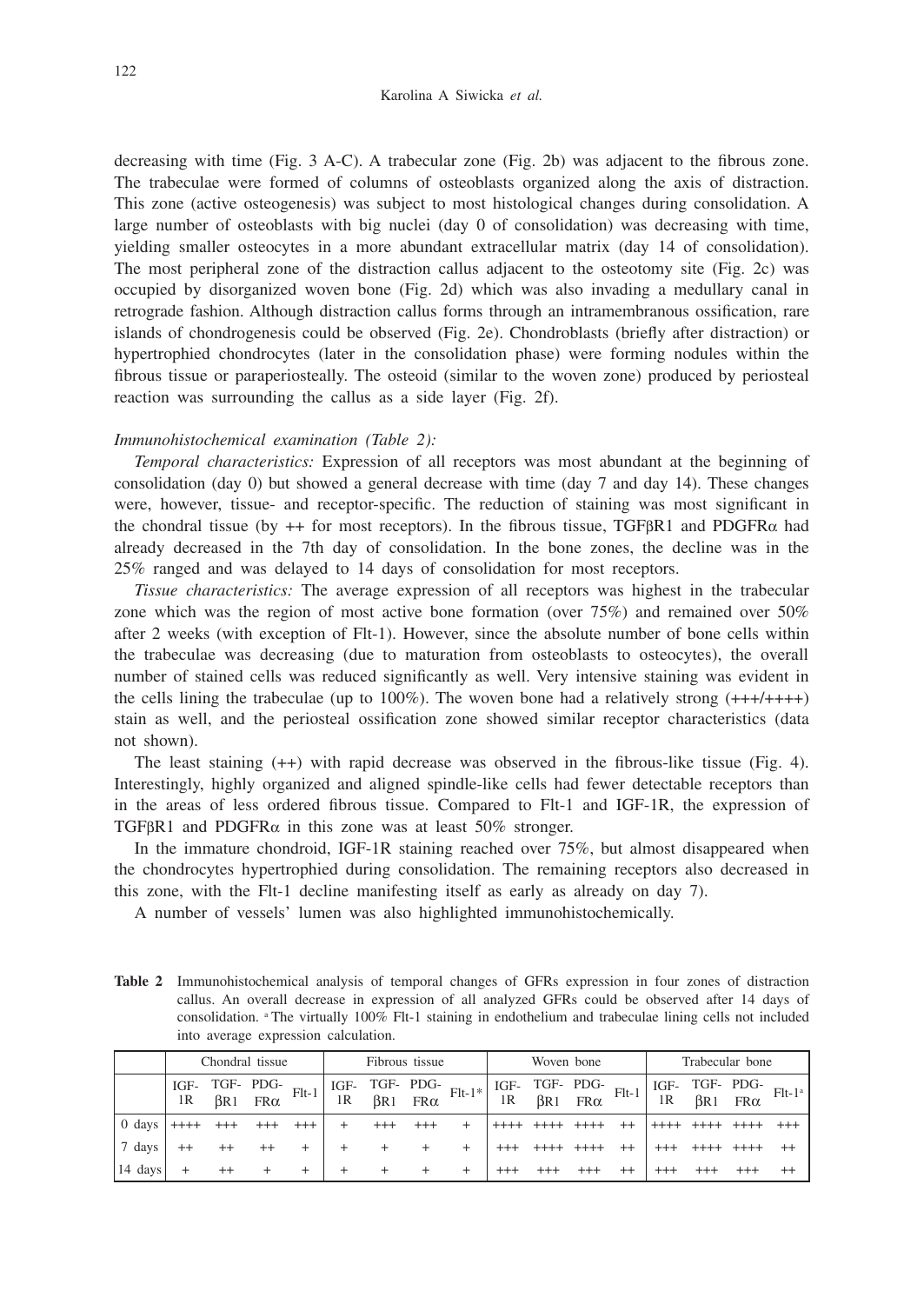

**Fig. 4** Microphotographs of immunohistological staining of IGF-1R, TGFbR1, PDGFRa and Flt-1 at 0 and 14 days of consolidation in fibrous zone. Particularly large receptor reduction was observed for TGF $\beta$ R1 and PDGFR $\alpha$  after 14 days of consolidation.

*Receptor characteristics:* TGF<sub>BR1</sub> showed the most intense staining at all stages in all zones (only IGF-1R in immature chondroid exhibited stronger staining but lost its dominance after 1 week). PDGFR $\alpha$  represented the second most intensive staining after TGFBR1 (a weaker expression than TGFBR1 was observed only in hypertrophied chondrocytes). Both receptors decreased slowly in bony tissues but had lost their intensity after only 1 week in the fibrous zone. Except for chondral tissue,  $F1t-1$  showed a low  $(+/+)$  but constant expression throughout consolidation. However, vessels and cells lining the surface of newly formed trabeculae were stained close to 100%, while no other receptor showed a similarly strong expression in analogous areas.

#### *Quantitative real-time PCR (Fig. 5):*

The overall decrease in mRNA receptors expression with time was consistent with immunohistochemical studies.

PDGFR $\alpha$  exhibited the strongest expression of all receptors at both 0 and 14 days of consolidation, reaching an almost two-fold reduction within those 2 weeks (5.13E-01 and 2.83E-01, respectively). IGF-1R was prevalent to Flt-1 and TGFBR1 while mRNA for Flt-1 displayed a relatively weak expression  $(5.20E-03$  and  $3.14E-03$ , respectively). The expression of TGF $\beta$ R1 mRNA dropped from 1.06E-03 at 0 days to 3.71E-04 at 14 days.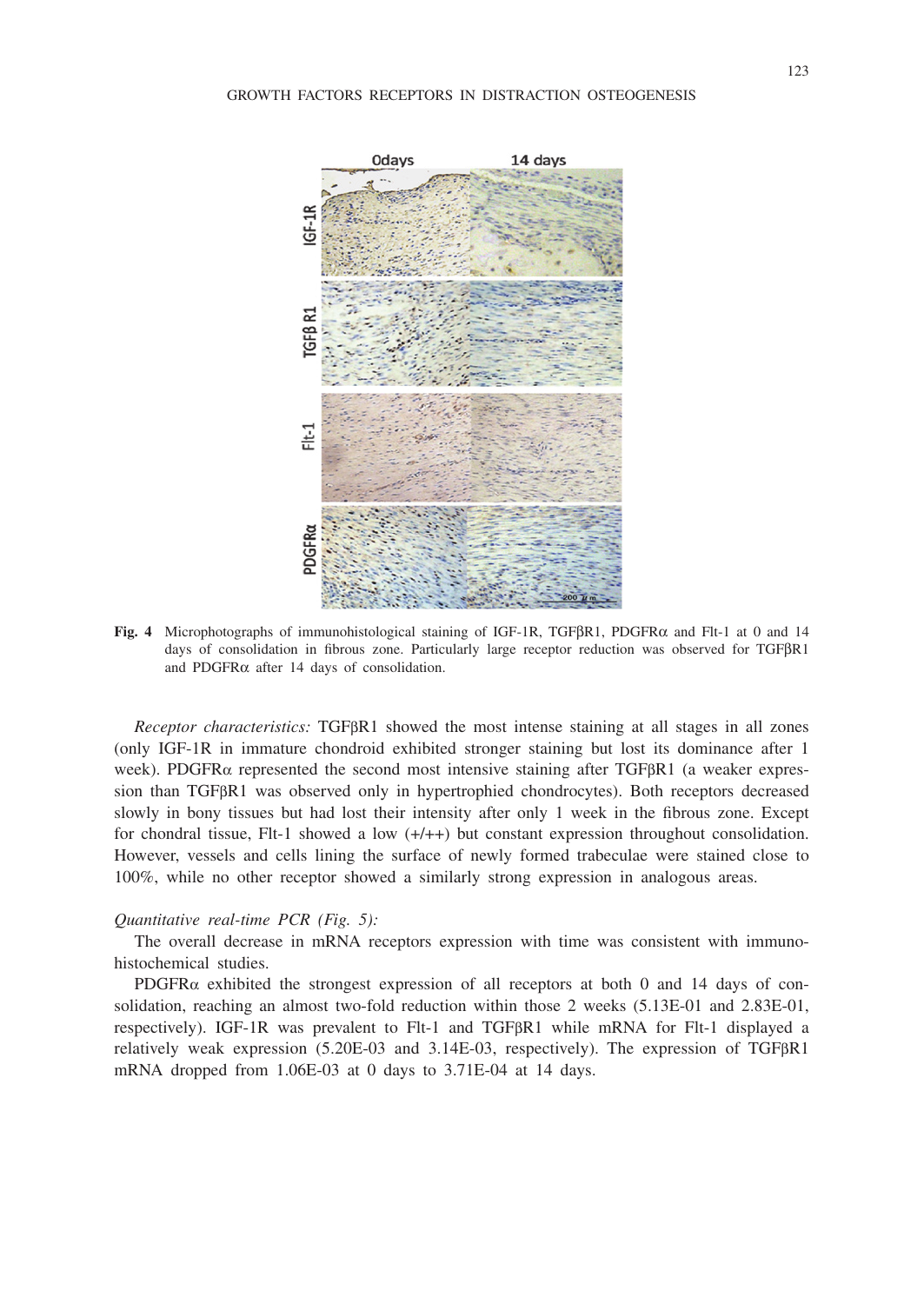

**Fig. 5** Overall decrease in average expression of mRNA for PDGFR $\alpha$  and IGF-1R (A) and for Flt-1 and TGFBR1 (B) from day 0 to day 14 of consolidation (by quantitative real-time RT-PCR). GAPDH was used for a control; the amount of receptors' mRNA expression was calculated in relation to expression for GAPDH.

## **DISCUSSION**

Growth factors are indispensible during any bone formation e.g., skeleton growth, $2^{1,22}$  fracture healing<sup>8)</sup> or callotasis,<sup>20,23)</sup> or development of pathologic bone.<sup>24)</sup> They control all stages of osteogenesis<sup>25)</sup> including mesenchymal cell chemotaxis,<sup>26)</sup> osteoprogenitor differentiation and proliferation,<sup>22)</sup> matrix apposition, mineralization and remodeling,<sup>23)</sup> and osteogenesis-related angiogenesis.<sup>11,27)</sup> Growth factors or growth-factors-rich PRP accelerate the consolidation of distraction gaps,<sup>4-7)</sup> bone cyst healing,<sup>28)</sup> incorporation of bone grafts<sup>29,30</sup>) and osteogenic differentiation of bone marrow.3) Higher concentrations of PRP (GFs) have even superior impacts on bone formation.<sup>31)</sup> VEGF, TGF<sub>B</sub>, IGF and PDGF are obligatory for osteogenesis and are particularly abundant in PRP thus easily available. Therefore, receptors for these four growth factors became the scope of our investigation.

Since it was not feasible to examine receptors' mRNA in the four callus' zones individually, it posed a serious limitation to this study. However, consistently with the tissue-specific immunohistological examination, the mRNA analysis served to prove the overall drop in receptors' activity. Another limitation of this study was the semiquantitative evaluation of immunohistochemical staining. The cell count was subjective, and only randomly selected sections were evaluated. Moreover, no reasonable control could be designed (neither fracture healing nor healthy bone provides a sufficient fibrous zone or zone of rapid osteogenic changes for comparison). Such a selectivity of material, subjectivity of analysis and lack of control could not provide sound basis for a statistical analysis. However, semiquantitative analysis is a recommended method for the evaluation of cellular components,<sup>18-20,32)</sup> and it allows observations of temporal changes in receptors' profiles and permits discussion of their clinical significance. We concluded that our results might at least provide a valuable indication for an improvement of distraction osteogenesis.

The initiation and sustaining of a distraction callus formation requires the vessels' development, in which osteogenesis follows angiogenesis. The inhibition of an Flt1 tyrosine kinase domain gene or the receptor itself reduces skeletal development.11) We have found Flt1 in all callus regions, confirming its uniform involvement. Cells lining the new trabeculae expressed an exceptionally strong VEGF dependence. Flt 1 remained mild to moderate, especially in the woven and the trabecular tissue through the experiment, what was similar to findings in an early consolidation of a distracted mandible.18)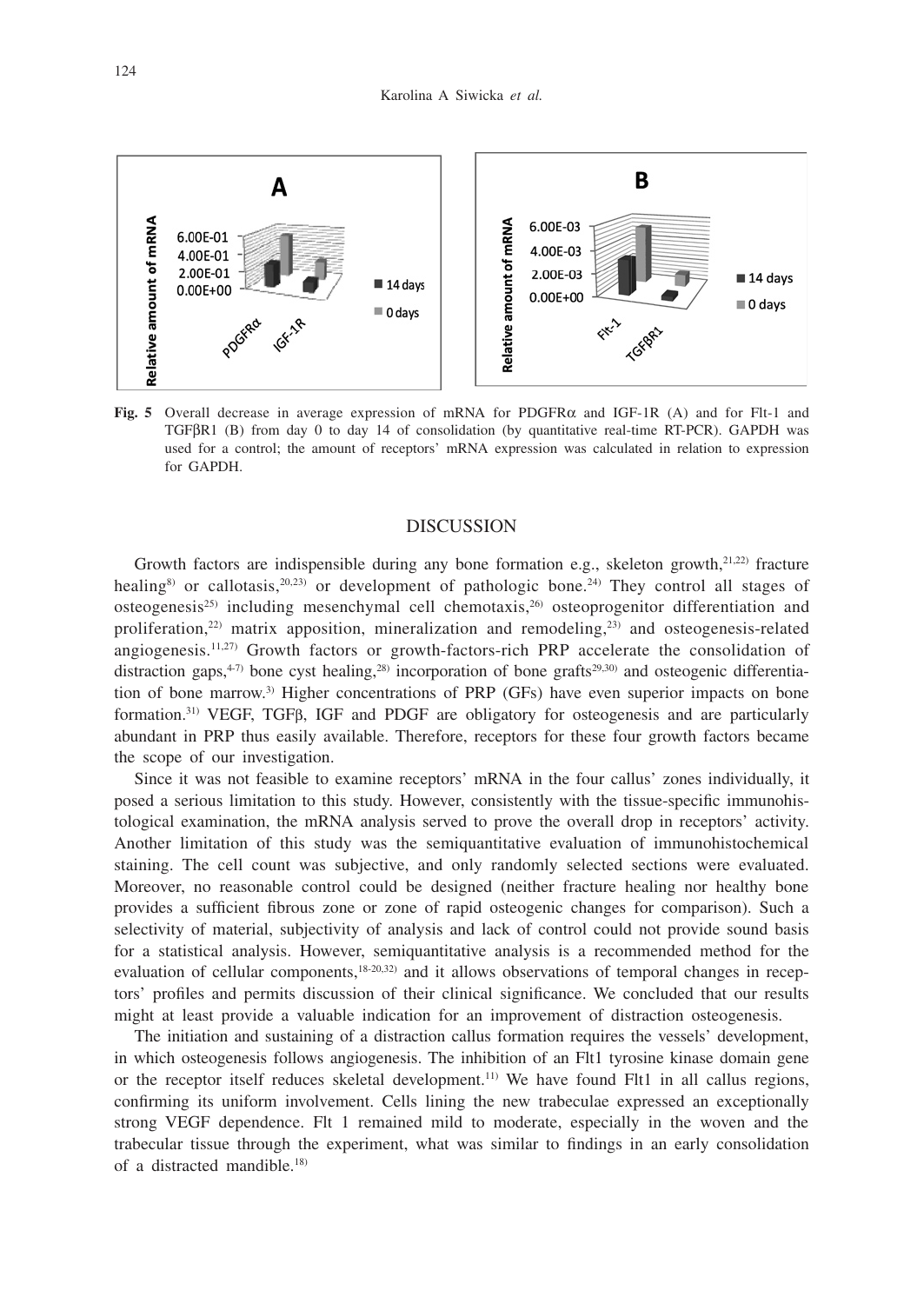TGFb is stored in platelets, bone and cartilage. It guides mesenchymal cells and osteo-/ chondroblasts towards the formation of mineralized, mature bone.4,16) Endochondral and intramembranous ossification involve all isoforms of TGFB receptor,<sup>21)</sup> and only the interaction of TGFB receptors I and II promotes bony tissue turnover.<sup>15,17)</sup> During distraction osteogenesis, a vigorous proliferous activity is dependent upon TGFBR1.33) In our experiment the woven and trabecular zones stained positively for TGFBR1 with only a slight decrease through consolidation. Such prolonged sensitivity, however, applied only to zones already differentiated towards bone. In contrast, TGF<sub>BR1</sub> decreased early in the fibrous zone. That may imply an early loss of proosteogenic (consolidation) potential soon after an active distraction is terminated.

IGF is the most abundant growth factor stored in a bone matrix. Its cascade is activated in all rapidly growing tissues, it stimulates pro-osteogenic activity<sup>19)</sup> and mediates mechanical stress effects.<sup>23)</sup> It appears that the receptor itself has a greater regulatory effect than its ligand: IGF-R1 null mutation, IGF-R1 antibody,<sup>13)</sup> and age related reduction of IGF-1R<sup>14)</sup> all impair the pro-osteogenic effect. At the end of distraction we found abundant IGF-R1, especially in the osteoblasts. In distraction osteogenesis IGF-R1 is limited to bone of rich histology<sup>33</sup> (a low proliferation rate during impaired bone formation provokes abundant IGF activity and thus receptor down-regulation). We also found a weak though persistent IGF-R1 expression in fibrous tissue. Currently there is a growing interest in IGF binding proteins, which complicates the interpretation of the ligand-receptor signaling axis.

PDGF is an ideal initiator of a wound healing. It presents in the first hours after osteotomy and remains active until the late stages of bone formation.25) During consolidation, PDGF is stored in all cells and matrix components.<sup>32)</sup> PDGFR $\alpha$  transduces potent mitogenic signals<sup>8)</sup> and exerts an antiapoptotic effect.<sup>10)</sup> It is present in rapidly forming heterotrophic and osteophytic bone<sup>24)</sup> and during fracture healing.<sup>26)</sup> We, for the first time, confirmed the participation of PDGFR $\alpha$ in distraction osteogenesis. In cell cultures, the expression of the receptor declines after cells maturation.34) Since PDGF may suppress osteogenic transformation, it is reasonable that we also found an initially very high PDGFR $\alpha$  participation reducing in an already formed bone (trabecular or woven). However, its rapid reduction in the fibrous zone (as seen in our study) may lead to an insufficient number of precursors ready for further osteogenic differentiation promoted by other growth factors.

Late bone formation in the distracted callus occurs through at least two mechanisms – central and peripheral. In the center, the pluripotential cells of the fibrous zone undergo osteogenic differentiation. In the periphery, the trabeculae provide an actively proliferating front of osteogenesis with pre-/ and osteoblasts invading the fibrous zone and replacing it. It seems that as soon as an active distraction is stopped, the decreased ability of the fibrous zone to respond to the pro-osteogenic factors (early decrease of receptors) may reduce central osteogenesis. During late consolidation, although receptors in the trabecular zone are preserved to some extent, growth factors seem to primarily stimulate bone maturation but no longer proliferation (a rich net of actively proliferating osteoblasts is replaced by sparsely distributed mature osteocytes). The trabecular zone loses its potential to invade the fibrous zone. Thus, both the central and peripheral consolidations decelerate. Replacement of the fibrous tissue may fail, and gap consolidation may be inefficient.

A predominantly fibrous distraction callus is encountered in various clinical situations: in congenital pseudoarthrosis, tumors, after irradiation, in osteoporotic bone, in various musculoskeletal dysplasiae and in case of an inadequate rate of distraction. A prolonged presence of a fibrous gap is one of the most serious concerns during bone lengthening and may have dramatic consequences. Thus, particularly in a poorly forming fibrous callus, a timely administration of growth factors seems to be imperative. This study shows that the callus' receptors are elevated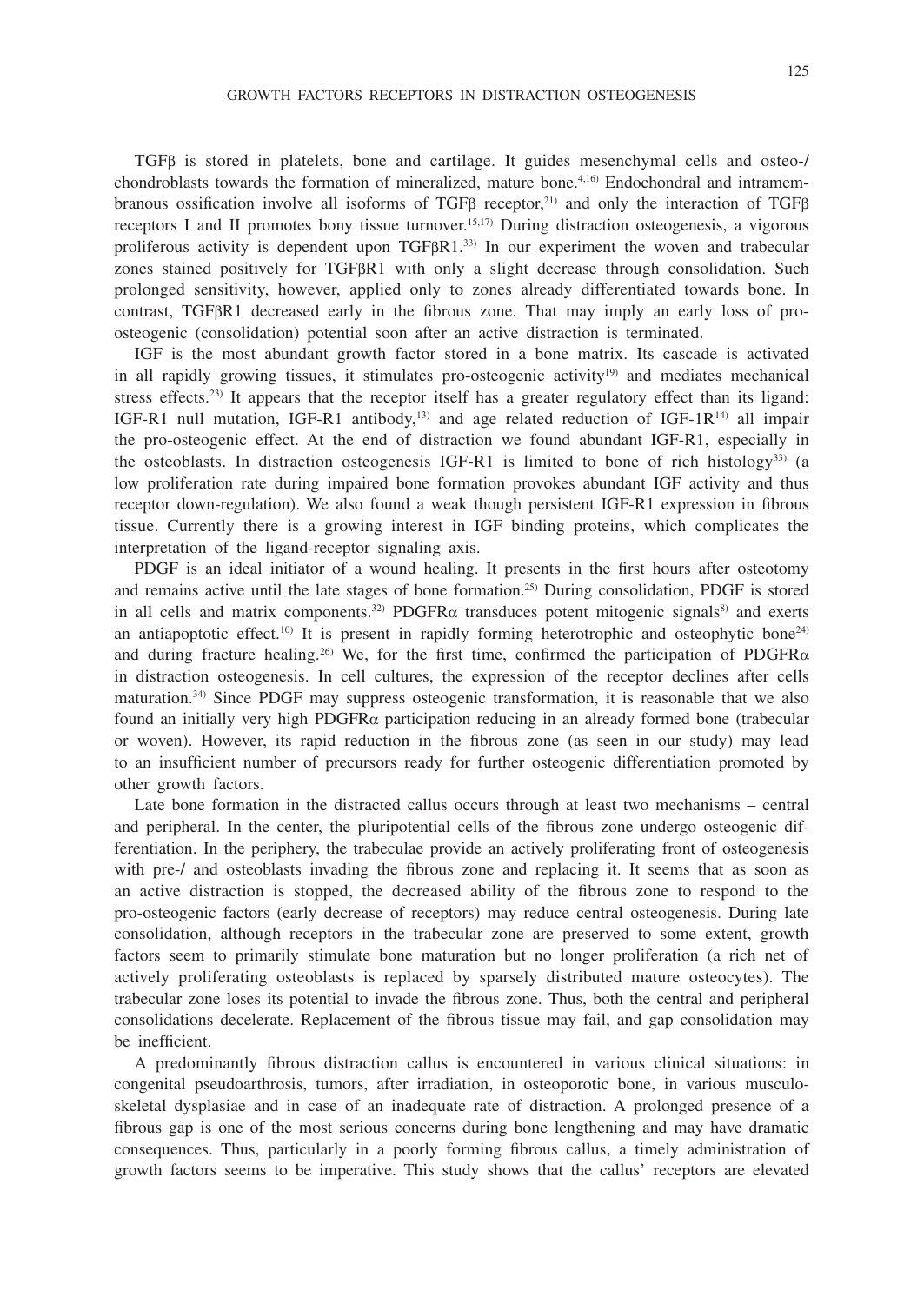shortly after the termination of distraction and may provide a good target for exogenous growth factors. Therefore administration of growth factors into the distraction gap at this point should be the most beneficial, especially for promoting an early osteoinduction within the fibrous zone. During the later consolidation it might be more difficult to enhance osteogenesis with growth factors alone, as the number of target cells (carrying the specific receptors) decreases. However the behavior of receptors after growth factor injection is unforeseeable. For example their down regulation might occur. Further studies are warranted to examine receptors' response to exogenous growth factors. It would be essential to compare the rates of callus maturation when enhanced, with growth factors administered early or late during consolidation.

## **REFERENCES**

- 1) Paley D: Problems, obstacles, and complications of limb lengthening by the Ilizarov technique. *Clin Orthop Relat Res*, 1990; 250: 81–104.
- 2) White SH, Kenwright J: The timing of distraction of an osteotomy. *J Bone Joint Surg Br*, 1990; 72: 356–361.
- 3) van den Dolder J, Mooren R, Vloon AP, Stoelinga PJ, Jansen JA: Platelet-rich plasma: quantification of growth factor levels and the effect on growth and differentiation of rat bone marrow cells. *Tissue Eng*, 2006; 12: 3067–3073.
- 4) Ozkan K, Eralp L, Kocaoglu M *et al*: The effect of transforming growth factor beta1 (TGF-beta1) on the regenerate bone in distraction osteogenesis. *Growth Factors*, 2007; 25: 101–107.
- 5) Robiony M, Polini F, Costa F, Politi M: Osteogenesis distraction and platelet-rich plasma for bone restoration of the severely atrophic mandible: preliminary results. *J Oral Maxillofac Surg*, 2002; 60: 630–635.
- 6) Swennen GR, Schutyser F, Mueller MC, Kramer FJ, Eulzer C, Schliephake H: Effect of platelet-rich-plasma on cranial distraction osteogenesis in sheep: preliminary clinical and radiographic results. *Int J Oral Maxillofac Surg*, 2005; 34: 294–304.
- 7) Kitoh H, Kitakoji T, Tsuchiya H, Katoh M, Ishiguro N: Transplantation of culture expanded bone marrow cells and platelet rich plasma in distraction osteogenesis of the long bones. *Bone*, 2007; 40: 522–528.
- 8) Tsiridis E, Upadhyay N, Giannoudis P: Molecular aspects of fracture healing: which are the important molecules? *Injury*, 2007; 38 Suppl 1: S11–25.
- 9) Tallquist M, Kazlauskas A: PDGF signaling in cells and mice. *Cytokine Growth Factor Rev*, 2004; 15: 205–213.
- 10) Heldin CH, Westermark B: Mechanism of action and in vivo role of platelet-derived growth factor. *Physiol Rev*, 1999; 79: 1283–1316.
- 11) Jacobsen KA, Al-Aql ZS, Wan C *et al*: Bone formation during distraction osteogenesis is dependent on both VEGFR1 and VEGFR2 signaling. *J Bone Miner Res*, 2008; 23: 596–609.
- 12) Otomo H, Sakai A, Uchida S *et al*: Flt-1 tyrosine kinase-deficient homozygous mice result in decreased trabecular bone volume with reduced osteogenic potential. *Bone*, 2007; 40: 1494–1501.
- 13) Wang Y, Nishida S, Boudignon BM *et al*: IGF-I receptor is required for the anabolic actions of parathyroid hormone on bone. *J Bone Miner Res*, 2007; 22: 1329–1337.
- 14) Cao JJ, Kurimoto P, Boudignon B, Rosen C, Lima F, Halloran BP: Aging impairs IGF-I receptor activation and induces skeletal resistance to IGF-I. *J Bone Miner*, Res 2007; 22: 1271–1279.
- 15) Steinbrech DS, Mehrara BJ, Rowe NM *et al*: Gene expression of TGF-beta, TGF-beta receptor, and extracellular matrix proteins during membranous bone healing in rats. *Plast Reconstr Surg*, 2000; 105: 2028–2038.
- 16) Derynck R, Feng XH: TGF-beta receptor signaling. *Biochim Biophys Acta*, 1997; 1333: F105–150.
- 17) Yamashita H, Ten Dijke P, Heldin CH, Miyazono K: Bone morphogenetic protein receptors. *Bone*, 1996; 19: 569–574.
- 18) Byun JH, Park BW, Kim JR, Lee JH: Expression of vascular endothelial growth factor and its receptors after mandibular distraction osteogenesis. *Int J Oral Maxillofac Surg*, 2007; 36: 338–344.
- 19) Haque T, Amako M, Nakada S, Lauzier D, Hamdy RC: An immunohistochemical analysis of the temporal and spatial expression of growth factors FGF 1, 2 and 18, IGF 1 and 2, and TGFbeta1 during distraction osteogenesis. *Histol Histopathol*, 2007; 22: 119–128.
- 20) Tavakoli K, Yu Y, Shahidi S, Bonar F, Walsh WR, Poole MD: Expression of growth factors in the mandibular